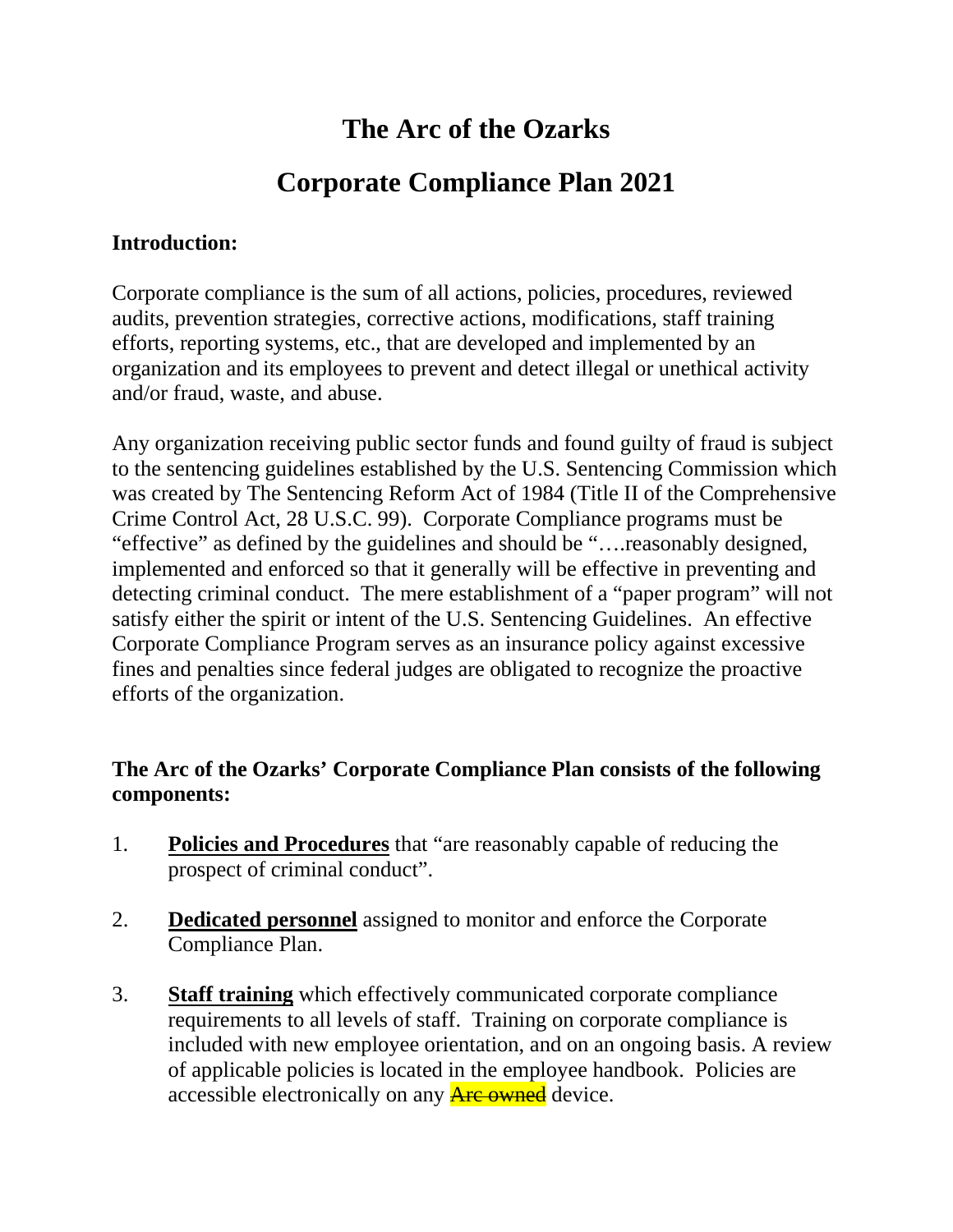- 4. **Monitoring** to ensure that the organization's Corporate Compliance Plan, and the policies and procedures defined herein, are being followed on a dayto-day basis.
- 5. **A "No reprisal" system** for reporting suspicious activities so that employees and others can report criminal conduct and/or suspicious activity without fear of retaliation or reprisal.
- 6. **Consistent enforcement and discipline** for violators of the organization's Corporate Compliance Plan, including a "progressive discipline" policy that provides disciplinary sanctions of increasing severity with each subsequent offense and applied equally to all employees without regard to their position within the organization.
- 7. **Response and prevention** initiatives which require that, after an offense has been detected, the organization must take all reasonable steps to respond appropriately to the offense and prevent further offenses, including any necessary modifications to the program.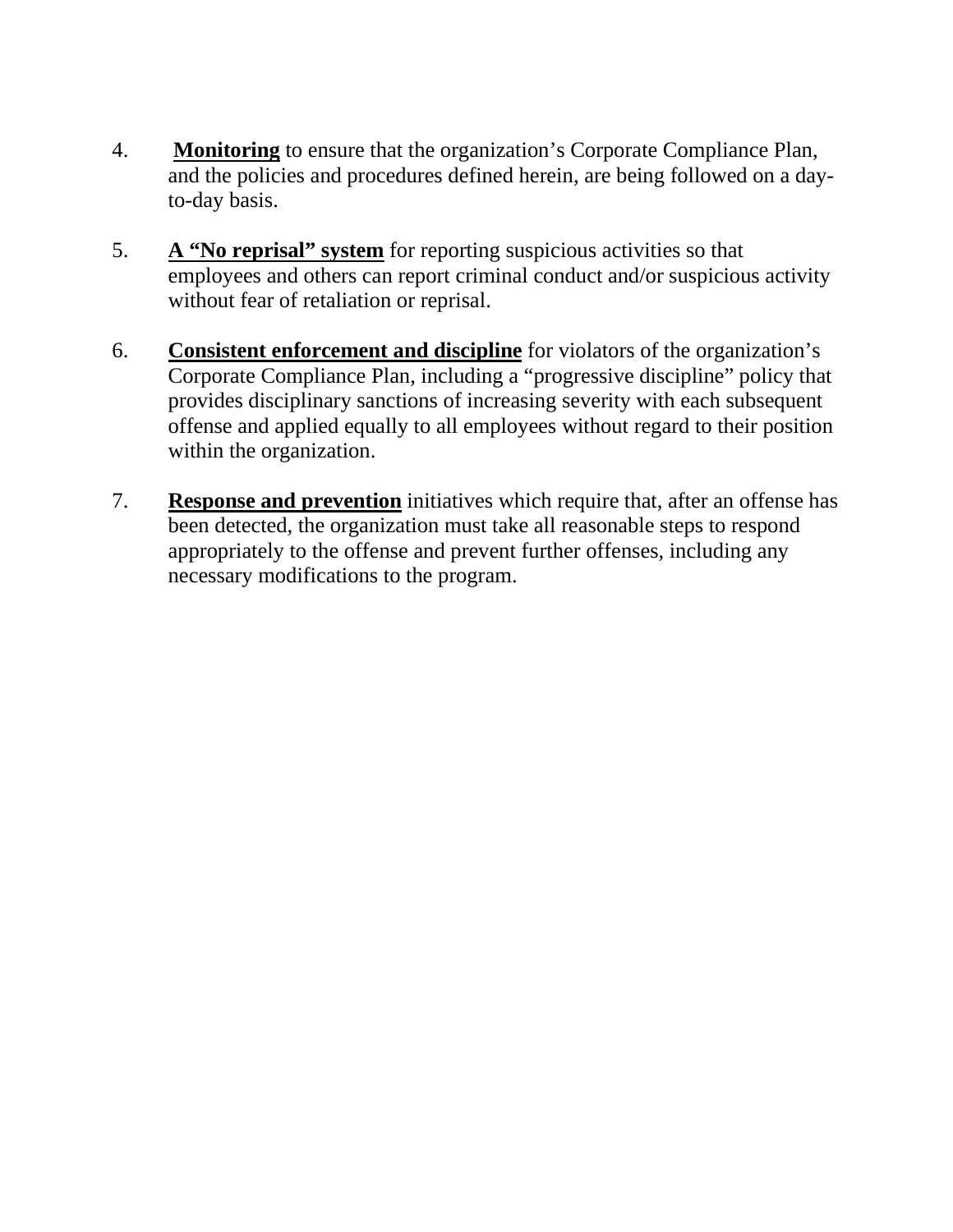## **Corporate Compliance Plan**

## **2021**

## **1. Written Compliance Standards and Procedures**

- A. Corporate Compliance Policy (Arc Policy 1.113)
- B. Code of Ethics (Arc Policy 1.109)
- C. Policy on Fraud (Arc Policy 6.810)
- D. Compliance Policies in Specific Risk Areas
	- (1) Quality Assurance (Arc Policy 1.307) The Arc of the Ozarks is committed to providing quality services in accordance with the organization's mission and values. Quality assurance assessments are conducted on a frequent basis by the Vice-President of Quality Management and are conducted in all program areas, human resources, training, maintenance and accounting functions of the organization. Programs of the Arc of the Ozarks are also audited and reviewed by the Department of Mental Health, Vocational Rehabilitation, and CARF for ongoing quality improvement.
	- (2) Rights of Persons Served (Arc Policy 2.001) The Arc of the Ozarks is committed to protecting the rights of persons served. The organization is further committed to ensuring that the fundamental principles of dignity, choice, respect and self-determination are adhered to in the process of service delivery. Clients rights are reviewed with persons served on an annual basis and are included in the consumer handbook.
	- (3) Human Rights Committee (Arc Policy 2.002) The organization has a Human Rights Committee that meets twice a month on a regular basis to ensure that the human, civil and legal rights of persons served are preserved.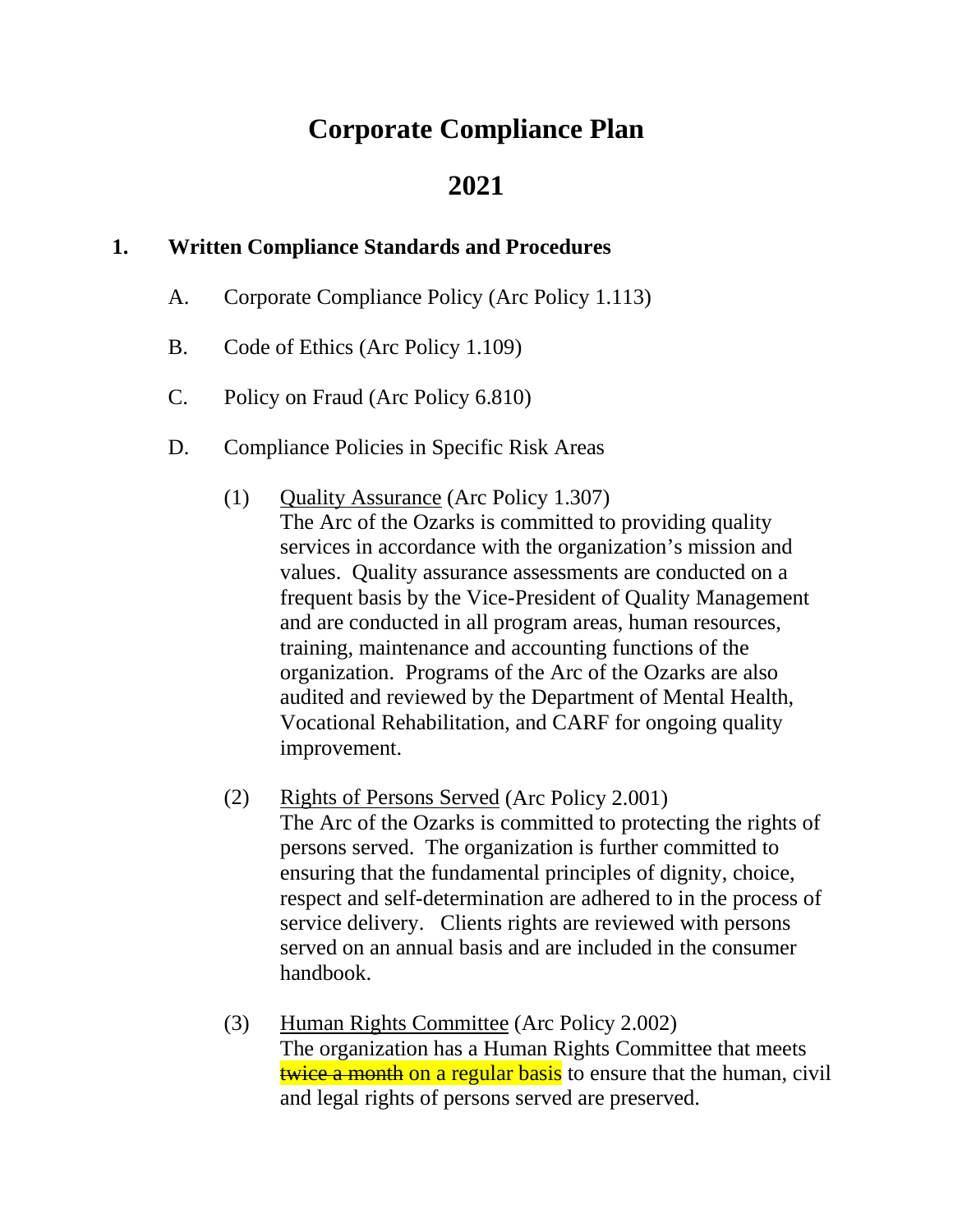(4) Risk Management (Arc Policy 5.207)

The Arc of the Ozarks has a comprehensive risk management plan that identifies loss exposure and includes strategies to minimize risk and reduce the severity of a loss if one were to occur. The organization retains appropriate comprehensive insurance, which adequately protects all assets from reasonable claims for which the organization might be liable.

- (5) Financial Planning and Management (Arc Policy 5.001) Fraudulent and abusive billing practices can result in criminal, civil, and administrative enforcement actions which would have a profound adverse impact on the Arc of the Ozarks. The organization employs a Vice-President of Finance to oversee the accounting department with the responsibility of monitoring and auditing all financial practices to ensure compliance with all legal requirements. The Arc of the Ozarks operating policies includes policies for internal controls and internal auditing/monitoring procedures. Periodic audits are conducted by the Department of Mental Health and Vocational Rehabilitation. An independent review of The Arc's financial status is obtained from a certified public audit, on an annual basis.
- (6) Health and Safety (Arc Policy 3.001 & 3.002) The Arc of the Ozarks is committed to ensuring that all facilities are located, constructed, equipped, and operated to promote the efficient and effective conduct of programs and to protect the health and safety of persons served, as well as staff. The Arc of the Ozarks has an active health and safety program that is monitored by the Health and Safety Committee.
- (7) Employee Screenings (Arc Policy 8.10) The Arc of the Ozarks conducts a series of employee screening prior to an individual being hired. The human resources department conducts pre-employment drug screenings, a criminal background check, abuse and neglect screening, report from the Department of Motor Vehicles, screening from the Children's Division, Department of Mental Health check, and a screening from the Family Care Safety Registry. In addition,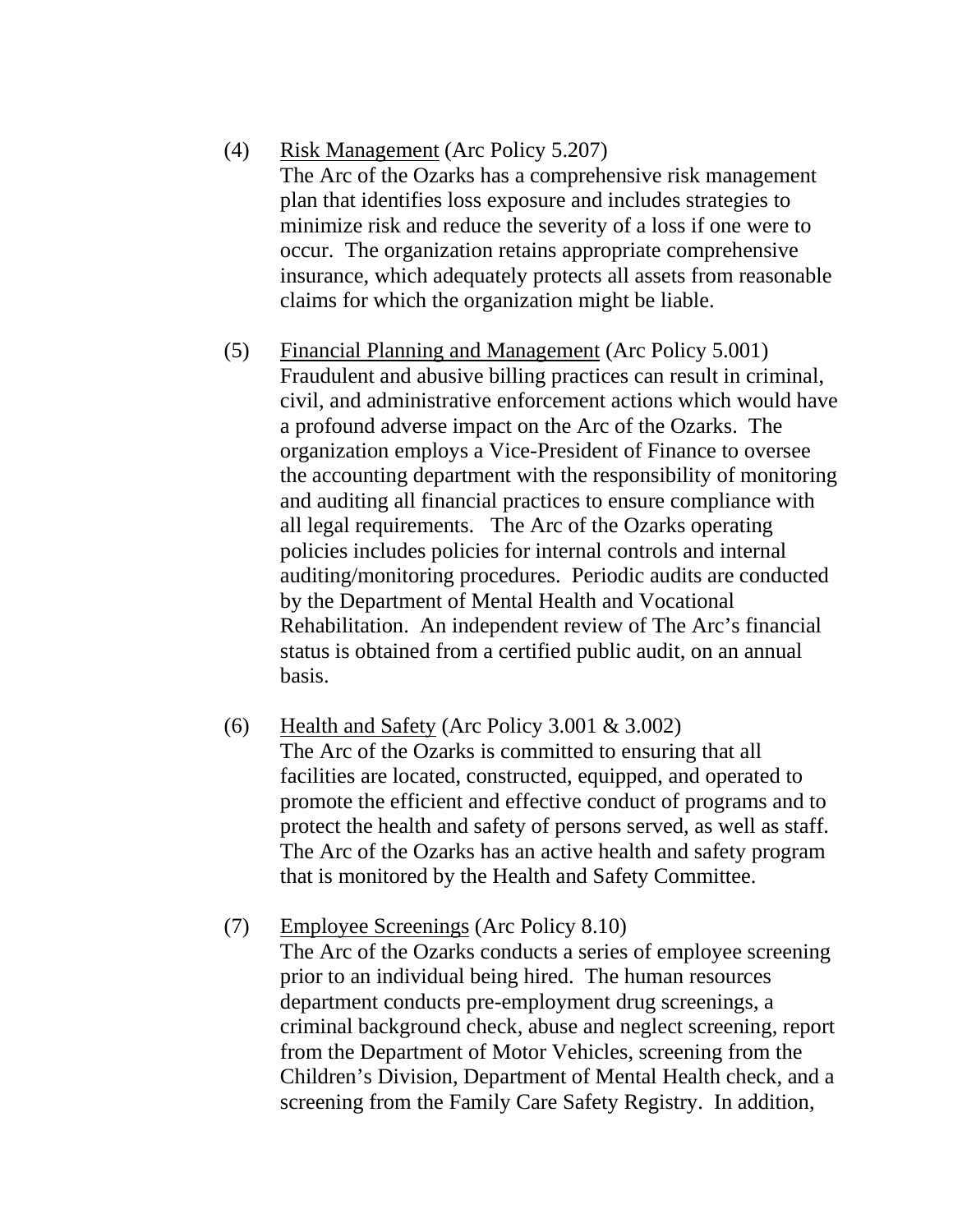The Arc of the Ozarks conducts background screenings in which the list of excluded individuals/entities (LEIE) is verified prior to an individual being hired.

E. Record-keeping, Documentation, and Retention of Records Policy (Arc Policy 7.001; 7.002; 7.008; 7.101)

The Arc of the Ozarks has policies and procedures that provide for the creation, distribution, retention, and destruction of documents pertaining to the services for persons served, accounting, and human resources.

E. Compliance as an Element of Employee Performance

Corporate compliance is an overall expectation in every employee's performance.

## **II. Designation of Compliance Officer**

The Vice-President of of Human Resources & Staff Development, Marybeth Kleinsasser, has been designated by the President/CEO as the Corporate Compliance Officer. She is responsible for investigating all reports of waste, fraud, and illegal activity. Through a risk management process, accountability is assigned for specific areas and follow-up is monitored to capture potential exposure.

## **III. Training and Education**

All employees of the Arc of the Ozarks will be given a copy of the organization's Code of Ethics and Corporate Compliance policy. They will also be asked to sign a statement that they agree to abide by such requirements.

## **IV. Effective Lines of Communication**

In order for the compliance program to work, employees must be able to ask questions and report problems. The Arc of the Ozarks has an open-door